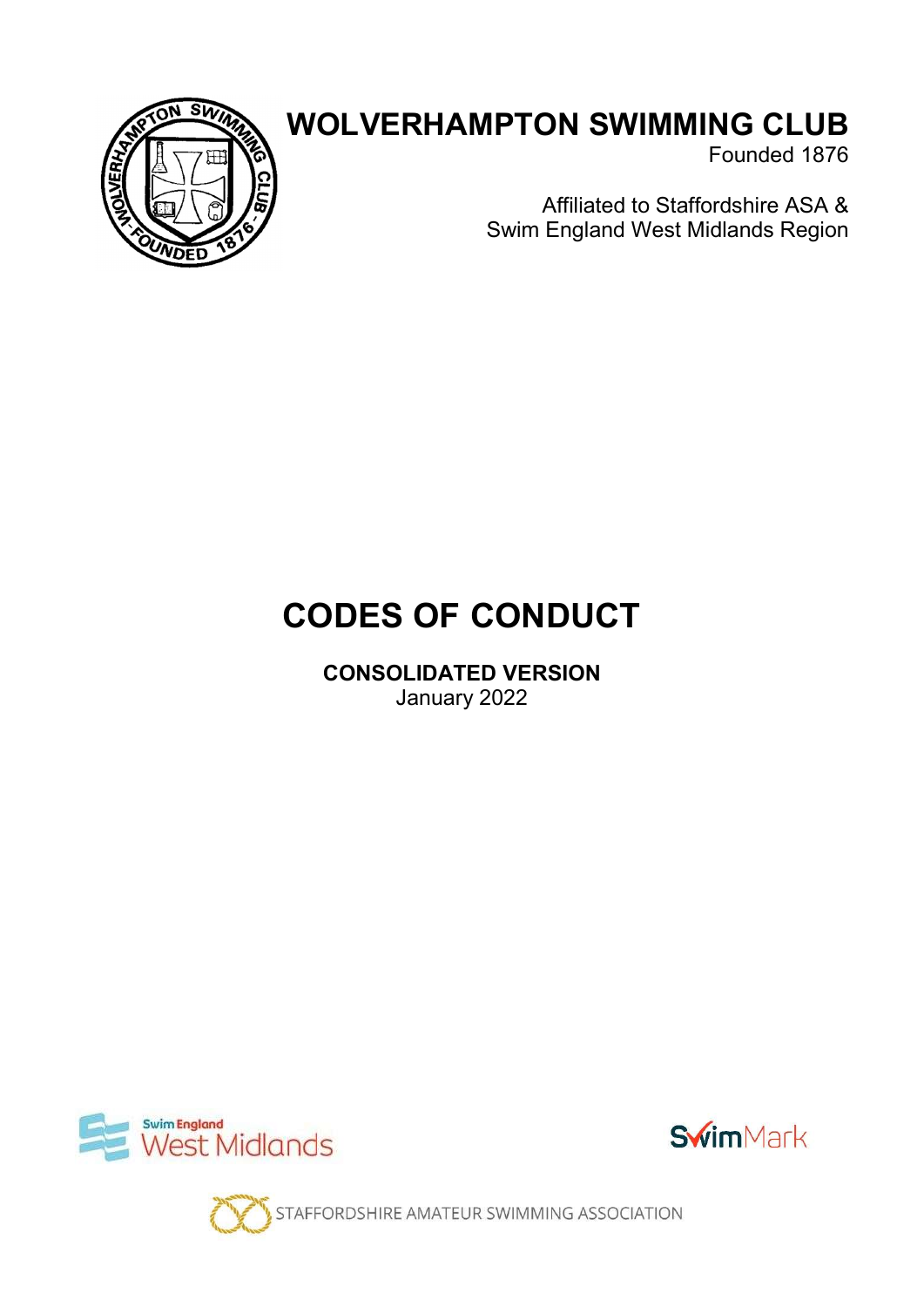# **Contents**

| Page No | <b>Section</b>                                     |
|---------|----------------------------------------------------|
| 3       | An Introduction to the WSC Club Codes of Conduct   |
| 4       | Code of Conduct for SWIMMERS                       |
| 9       | Code of Conduct for PARENTS                        |
| 11      | Code of Conduct for OFFICIALS/VOLUNTEERS/COMMITTEE |
| 13      | Code of Conduct for COACHES                        |
| 15      | <b>MOBILE DEVICE Policy</b>                        |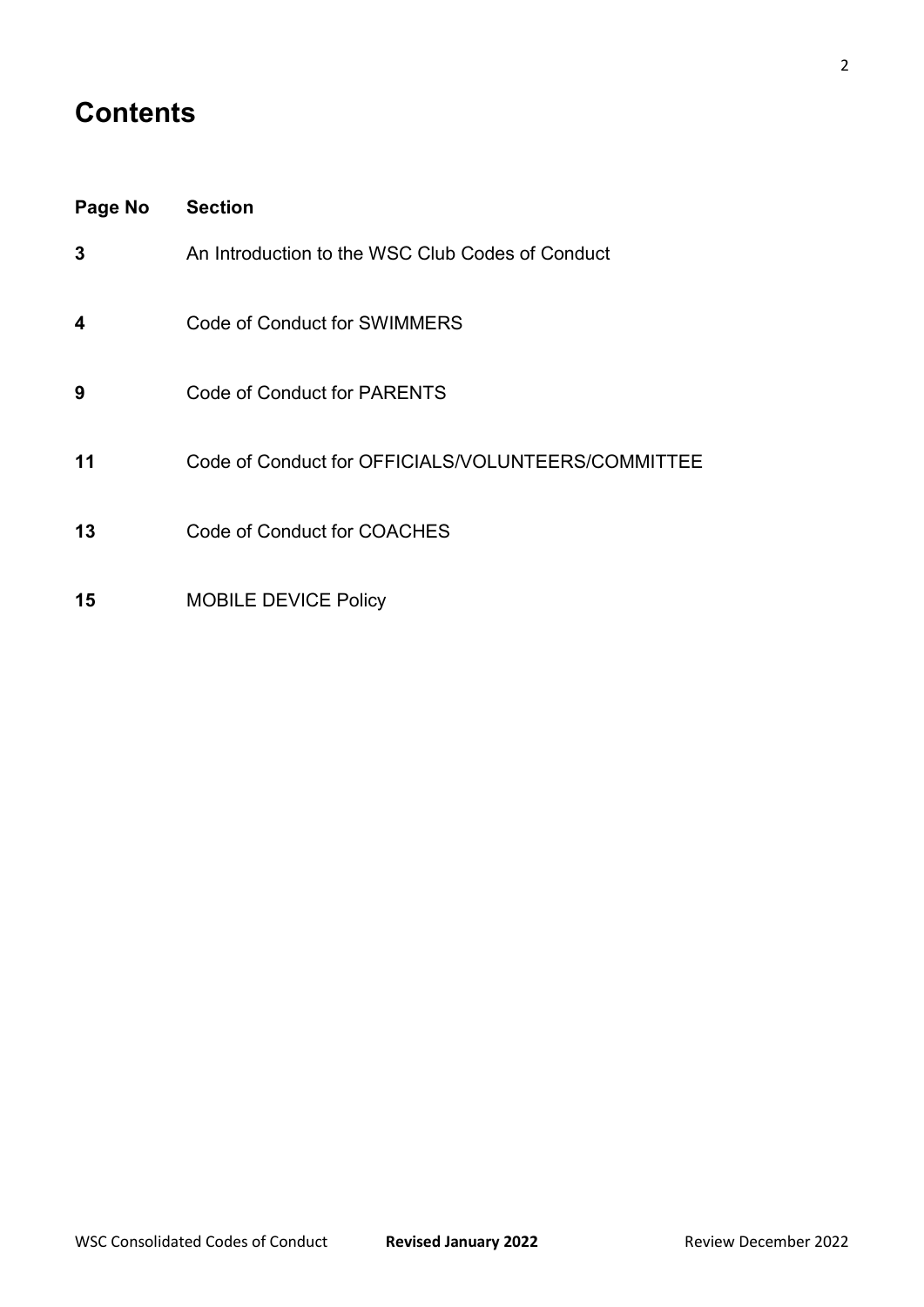# WSC Codes of Conduct

#### "The Rules"

The WSC Codes of Conduct form the rules that govern standards of behaviour, conduct and expectations for ALL members of our Club.

Together, they aim to make sure that the Club is a safe, enjoyable and productive environment for swimmers and volunteers alike.

Our members represent the Club in many arenas around the County, Region and Country at all levels of competition. It is hoped that acceptance, understanding and application of our Codes at all times will go a long way to presenting the Club in a positive, well run, and welldisciplined manner.

#### Acceptance

Acceptance of the Code(s) of Conduct appropriate to the role/position taken within the organisation is a condition of the membership agreement with Wolverhampton Swimming Club.

As part of the TeamUnify online registration process you will be asked to acknowledge receipt and confirm your understanding and acceptance of the appropriate Code(s) of Conduct and the responsibilities that accompany membership of Wolverhampton Swimming Club.

This indicates that you have read and understood the rules, and that you agree to follow them at all training sessions and galas. Some of our younger swimmers may need to have the rules carefully explained to them by a parent or carer where appropriate.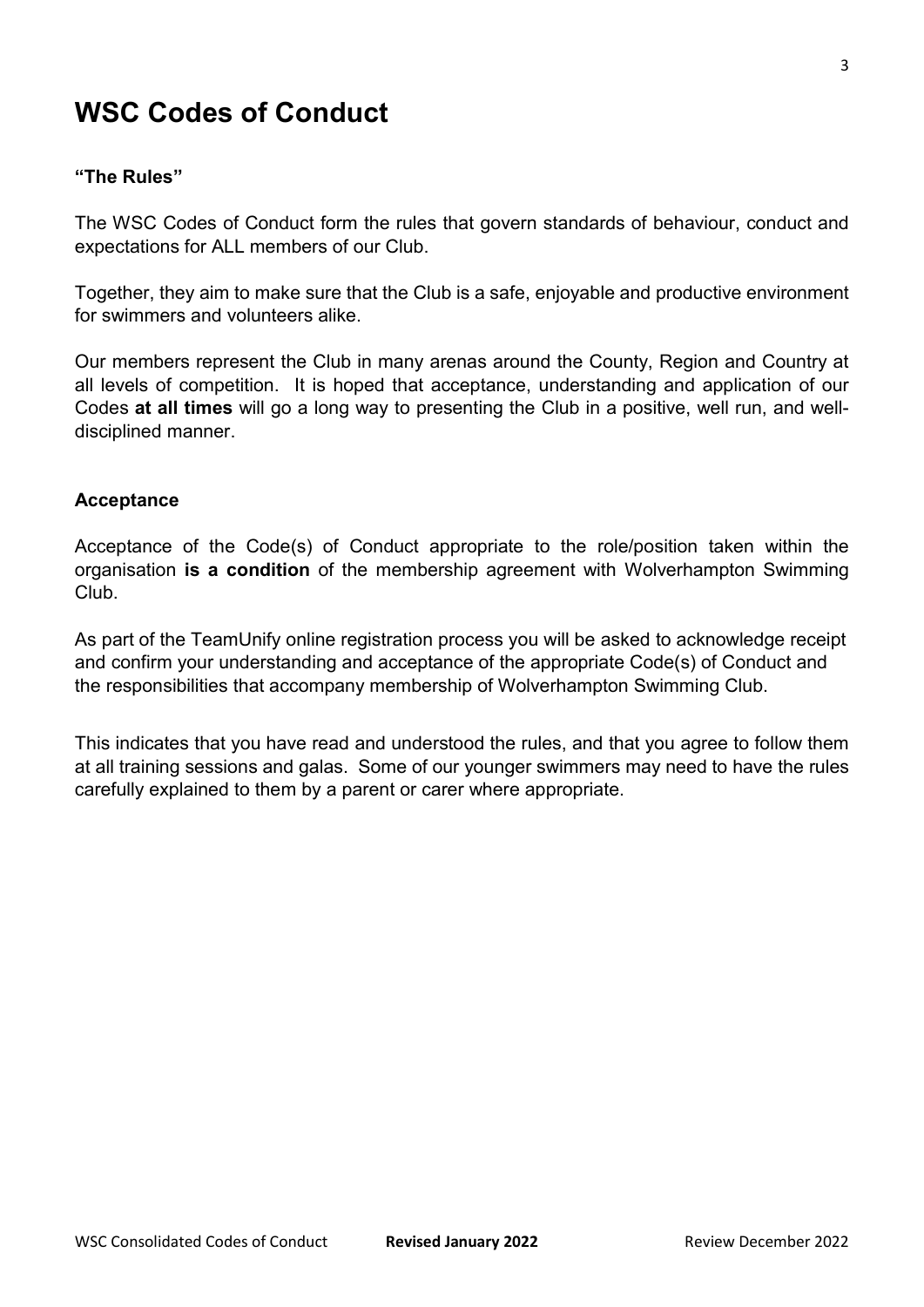# Code of Conduct for Swimmers

The aim of WSC is to promote competitive swimming with a friendly open approach. The Club is committed to treat everyone equally within the context of their activity, regardless of sex, ethnic origin, religion, disability, or political persuasion. WSC believes that the welfare of children is everyone's responsibility and that all children and young people have a right to have fun, be safe and protected from harm.

As a Club affiliated to Swim England, we are expected to conduct our activities within the rules of the Association. These rules include the Code of Ethics, Code of Conduct and Equality Policy.

### General Swimmer Conduct

- Ensure that your behaviour and personal conduct is of a high standard and reflects well on the Club and the sport of swimming.
- Show respect for others and treat them how you would expect to be treated yourself. Bullying of any sort will not be tolerated.
- Show respect for the property of others.
- Use all swimming equipment in the appropriate way.
- Arrive in good time for the start of training sessions and galas.
- Carry out all appropriate instructions given by the Coach, teaching staff, poolside helpers or Team Managers to the best of your ability.
- Notify the Coach, teaching staff, poolside helpers or Team Manager of any relevant medical problem, injury or illness that may affect your swimming (e.g. asthma).
- If you have an urgent need to contact your parent(s) and/or guardian(s) during any training session or gala, please alert the Head Coach/Coach/Team Manager and inform them of your requirement so that they can make contact in an appropriate way.
- Use appropriate and socially accepted language (no swearing).
- Recognise the value and importance of Coaches, officials and helpers (whether employed or volunteers). They give their time and resources to provide recreational activity for you. Do ensure that you actively support them.

#### Mobile Devices including Phones, Tablets and Other Image Capturing Equipment

Many Leisure Centres and Swimming Pools across the country now have policies in place which strictly prohibit the use of mobile devices including phones, tablets and other image capturing equipment both within the spectator areas and on poolside.

Furthermore, Staffordshire Amateur Swimming Association endorses this approach to promote safeguarding for all swimmers and requests that its member Clubs are responsible for monitoring compliance.

As a Club affiliated to the Staffordshire ASA, we are committed to conducting our activities within the rules and expectations of the Association.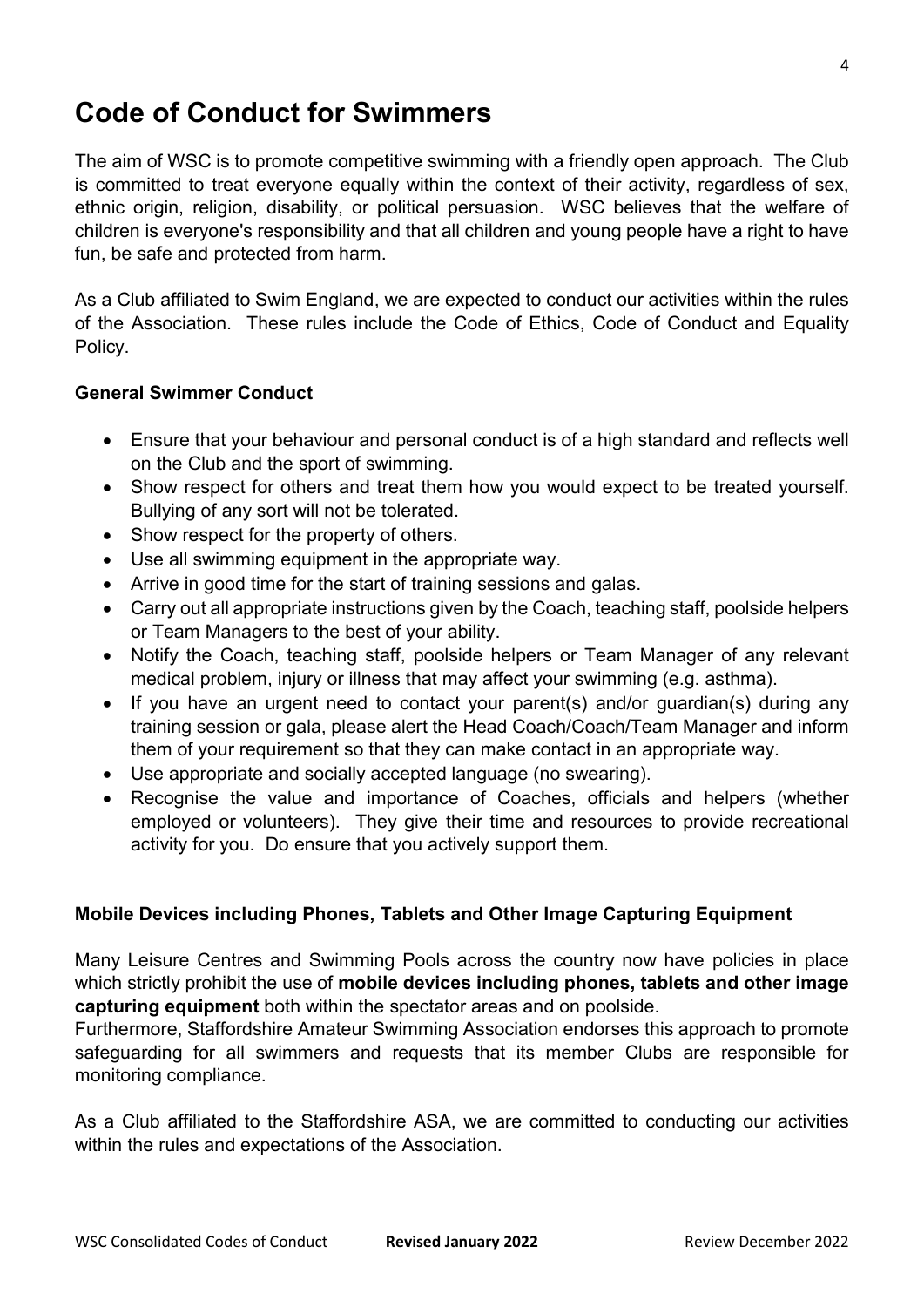### Club Policy

It is recognised that smartphones and tablets contain a wide variety of functionality which can be susceptible to misuse.

Misuse includes but is not restricted to the following.

- taking of and distribution of indecent images
- exploitation
- bullying

Misuse of smartphones and tablets can cause distress to individuals, impact on self-confidence and mental well-being, as well as affecting privacy and rights to confidentiality. Such concerns are not exclusive to children and young people.

It can be difficult to detect when smartphones and tablets are being used, particularly in relation to some of the additional functionality.

Due to the reasons outlined above, we have decided to introduce "mobile free areas" within the Club environment.

We request that **NO MOBILE DEVICES** are to be used on poolside during the following times,

- at Club Training Sessions
- at Open Meets, Club Galas or Regional/National Events
- at League Events and Galas, e.g. Staffs League, Arena League & Diddy League etc.

EXCEPT in the following specific circumstances and where permitted by Leisure Centre policy.

- For recording attendance via Team Unify's OnDeck mobile app by an approved member of the Coaching Team or any other approved Club official.
- In an emergency where parents/guardians/medical assistance must be contacted due to illness, injury, or any other such emergency by an approved member of the Coaching Team or any other approved Club official.

The Club recognises that some swimmers like the facility of their phone for warm up race music, so we would ask that alternatives are considered, such as MP3 players provided that they do not contain image recording functionality.

Whilst at Club training sessions across all locations (WV Active Central, Bloxwich Active Living Centre, Colton Hills Community School, Smestow School and any other locations used for occasional training camps), the following areas are considered to be the most vulnerable and sensitive.

- Changing Rooms
- Toilets
- Showers
- Poolside

Therefore, and with immediate effect, a ZERO TOLERANCE policy has been introduced with regards to use of mobile devices by any individual in these areas.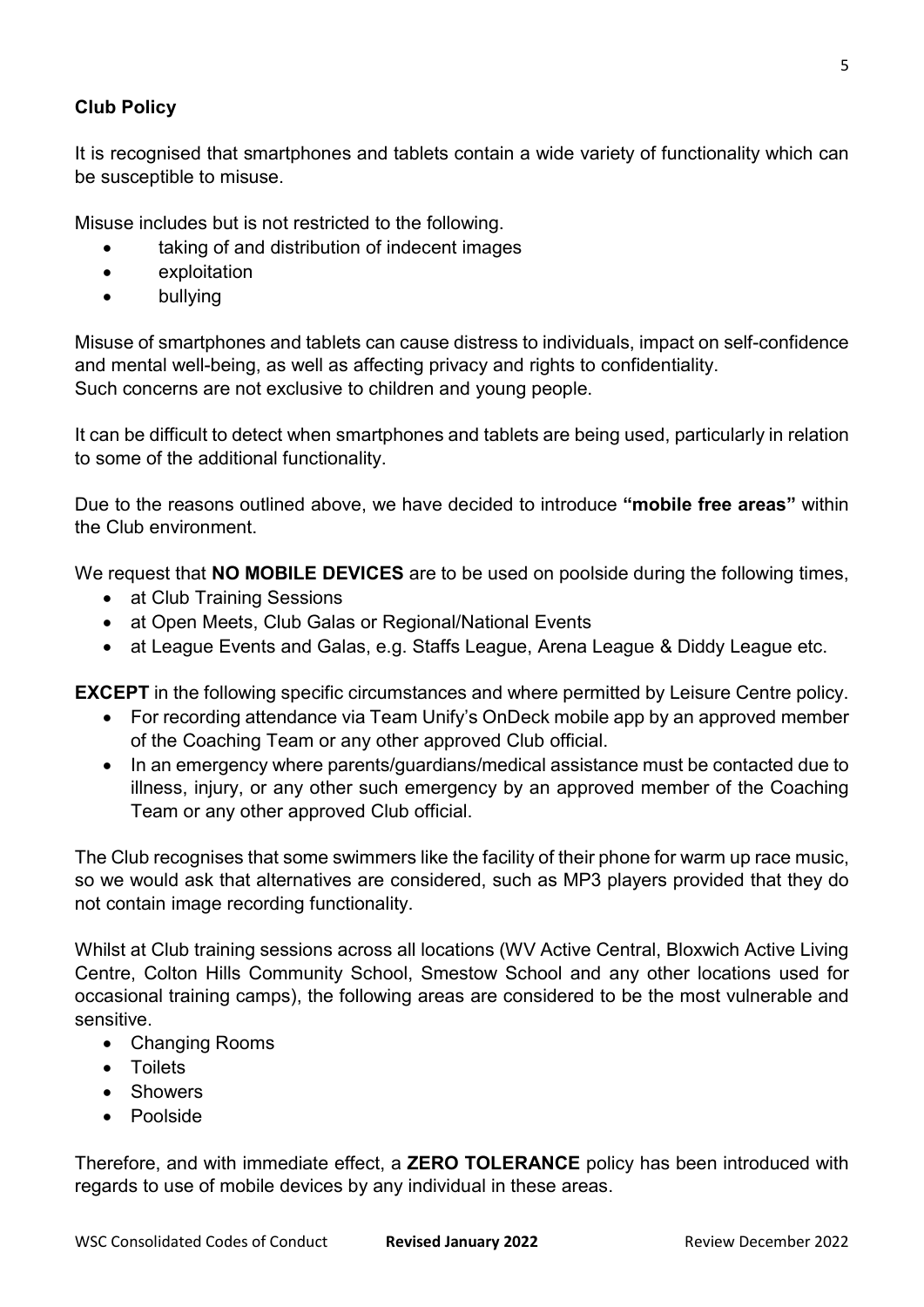#### Inappropriate use

Everyone should be aware that any members taking photographs or using vulgar, derogatory, or obscene language while using a mobile device in any of the designated mobile free areas will face disciplinary action as sanctioned by the Club, which could result in the withdrawal of their membership.

Additionally, the taking or sending photographs of objectionable images may be subject to criminal proceedings outside of the Club.

#### Attendance and Expectations

All swimmers should be maximising the available hours offered to their group. Members of the Junior Group are expected to attend 2 sessions per week where the Development Group swimmers should be attending a minimum of 3 sessions every week. For the Performance Squad we expect swimmers to attend a minimum of 3 but preferably 4 sessions minimum every week.

We would also expect commitment from any swimmer asked to represent the club at a league gala or similar does so. Swimmers in the Development and Performance Squads are expected to regularly attend targeted Open Meets and other such competitions that the club participate in. Wolverhampton Swimming Club is a competitive swimming club and we do not have the lane space for casual or social swimmers. If the above expectations are not met on a regular basis then membership of the club could be terminated should the space be needed.

#### Conduct during Training

- Listen to instructions from the Coach and/or teaching staff and ensure that you follow these instructions. You should take pride in your training and always perform to the best of your ability.
- Try to arrive in plenty of time with the correct equipment so that you can be ready to get into the water when the session begins.
- Do not enter the water until told to. You should not leave the poolside, for whatever reason, without permission from your Coach.
- Do not push people off the blocks or off the poolside, and do not run on poolside.
- If you leave the session early for any reason, you must get changed and return to poolside promptly unless your parent is present.
- You, or your parent must inform the Coach if you are to leave early.
- The Coach cannot supervise you once you have left poolside. It is therefore preferable that an adult responsible for you is present at each training session.
- Failure to return to poolside if no responsible adult is present may put you in danger and is a serious infringement of the code.
- Speak to the Coach first if you are returning to training after illness or injury.
- Swimmers will not be permitted to train if the Coach in charge of the session feels they are injured or unwell and training would be to their detriment. (Parents will be contacted if a child is advised to leave the session)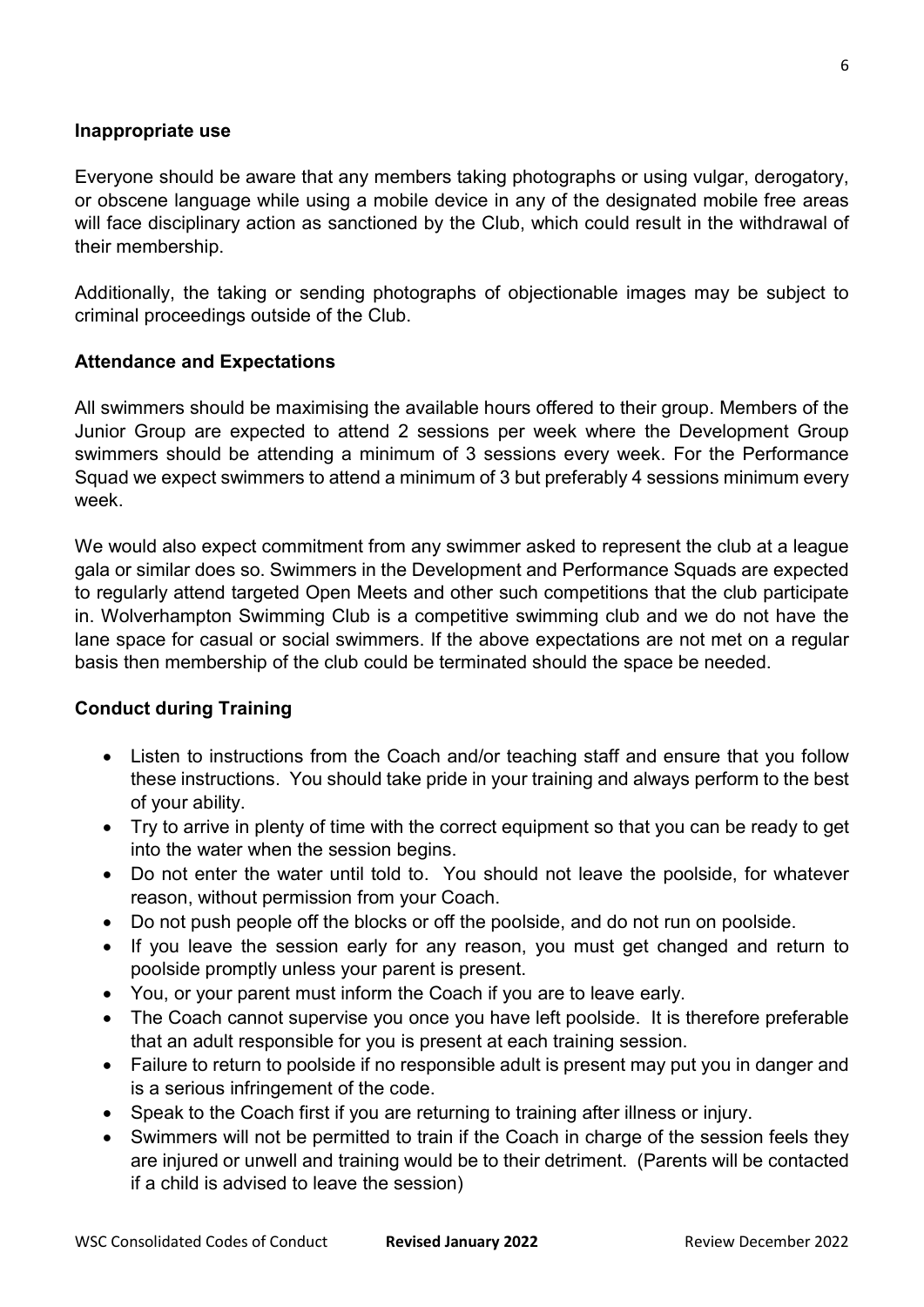- Swimmers are expected to concentrate on the training session and on instruction from the Coaches. Do not be distracted or distract others and do not keep looking over to the spectator area to parents/guardians.
- Swimmers are at the session to train. The important social side of being a member of the Club should take place before and after the session, and away from poolside.
- Maintain good lane discipline this is essential if accidents are to be prevented. Swimmers should at all times follow the instructions of their Coach as to all aspects of order, gap between swimmers, direction of swimming, and whether they should be swimming singly or otherwise.
- You should not interfere with other swimmers in the lane.
- You should swim complete lengths without stopping unless instructed otherwise.
- Swimmers should keep to the side of the lane to avoid collisions and enable overtaking. Any overtaking should be carried out with due care.
- Do not sit on lane ropes. These are expensive to repair and/or replace.
- When you have finished your set, move to one side to allow other swimmers to finish at the wall.

### Long Course Training

- Conduct at long course training is as required for conduct on poolside for training.
- Remember you are representing the Club and good conduct is expected at all times.

### Conduct at Galas

- Remember that you are representing the Club and that good conduct is expected at all times.
- Please respect the Club's **NO MOBILE DEVICES** policy at all times.
- Be punctual. Arrive at least 15 minutes before the specified warm-up time.
- When first you arrive on poolside report to the Team Manager and remain with the team throughout the gala. If you need to leave the poolside for any reason get permission from the Team Manager or Coach. They need to know where you are at all times. If they cannot find you, you may miss a race.
- Swim every event that you are asked to swim to the best of your ability, even if it is not your best or favourite stroke.
- Respect, encourage, and support all of your teammates. They are as much a part of the team as you, and everyone's contribution to the team effort is important and should be valued and appreciated. Never denigrate the efforts of others.
- Do not leave litter on the poolside or in the changing room. Put all sweet wrappers, drinks bottles and other rubbish in a bin.

### Failure to comply with the above rules will result in the Coach/Team Manager taking the following actions:

- 1<sup>st</sup> offence: verbal warning.
- 2<sup>nd</sup> offence: record name of swimmer in a logbook and parents to be informed after the session.
- 3<sup>rd</sup> offence: as 2 above, but swimmer will be asked to leave poolside immediately. Staff will endeavour to contact parents to collect swimmer.

7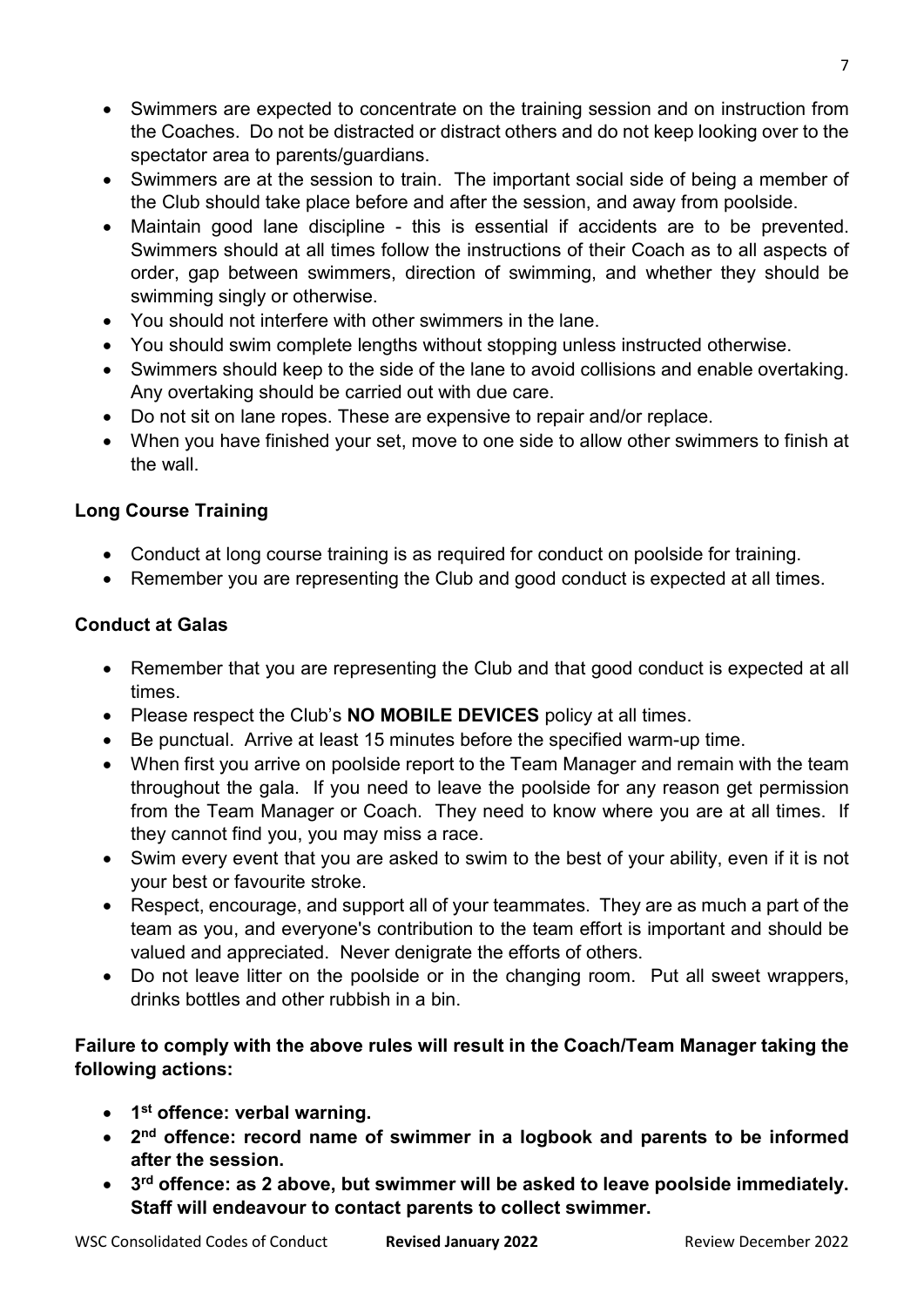The logbook will be reviewed on a monthly basis.

Swimmers appearing in the logbook more than **three times** will be spoken to along with their parent(s), the Head Coach and welfare officer. If a swimmer has been asked to leave a session three times or more during a four-week period, then the matter will be referred to a disciplinary panel as set out below.

As in the case above, or cases of deemed serious misconduct e.g. verbal or physical abuse, then swimmers will be asked to leave poolside immediately and staff will contact parents to collect their swimmer. Coach(es) will report the incident to the welfare officer detailing as much information as possible as soon after the event as is allowed.

This will be recorded by the welfare officer, and if further investigations are required then it may be that the swimmer is temporarily suspended from training, dependent on the outcome of the investigation. The matter will be referred to a disciplinary panel.

The disciplinary panel will consist of at least one committee member; one member of poolside staff; one parent/member of the Club and one adult (independent of the Club and not related to the swimmer or directly involved in the incident). The panel will decide on an appropriate sanction: e.g. a fixed term suspension and/or behavioural contract, and in extreme cases it could result in permanent withdrawal from membership of the Club (which may prevent a swimmer from joining another Club). It could also result in the withdrawal of participation in Club events, e.g. long course training.

If any case of serious misconduct by the same swimmer occurs within twelve months of the first infringement, and is subsequently proven by the panel, then the swimmer could be permanently excluded from the Club. Any further misconduct or incidents logged by Coaches within the same twelve months will result in a review of the swimmer by the panel and further sanctions may be imposed.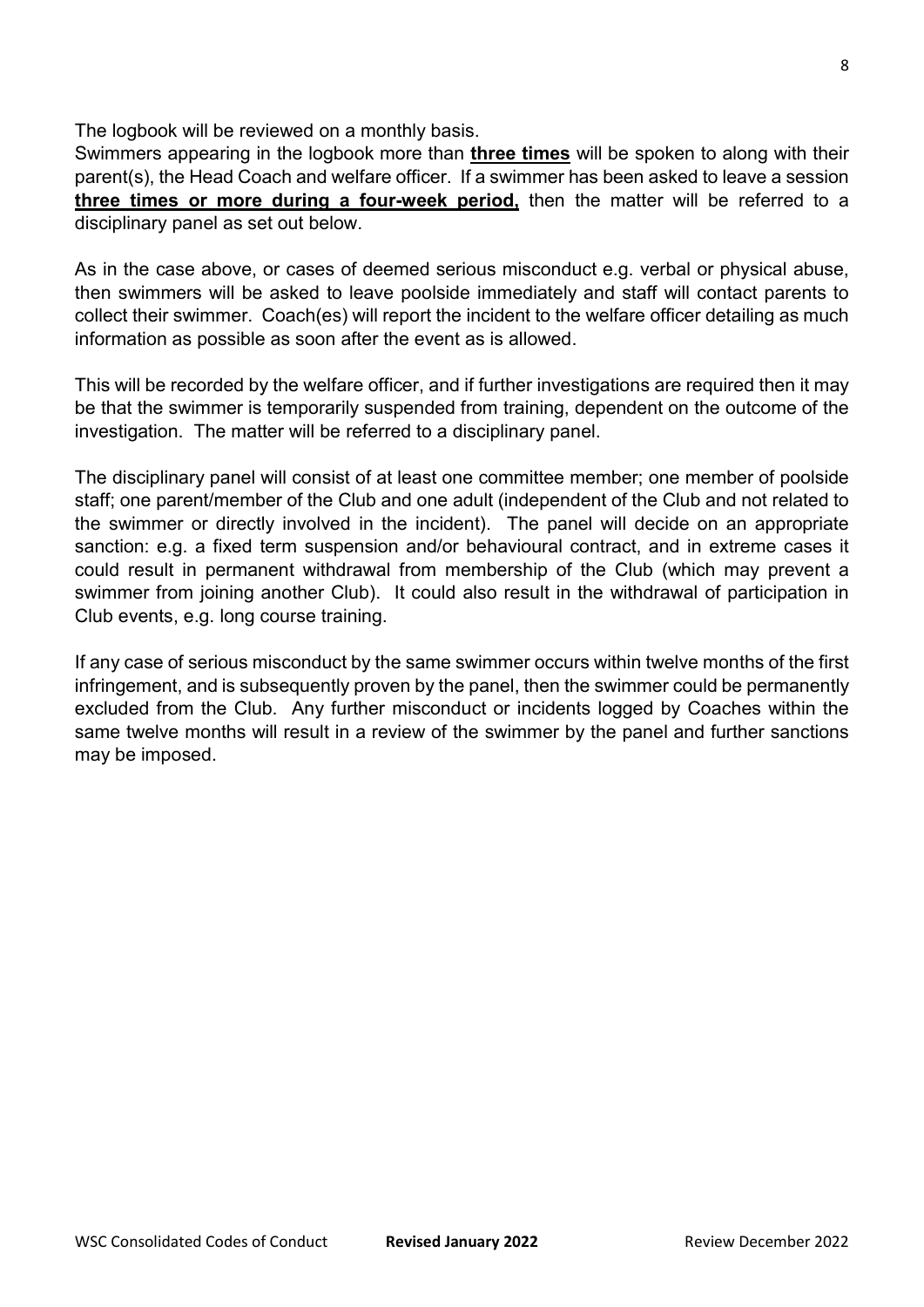# Code of Conduct for Parents

Parents are expected to:

- Complete the Medical Information section within TeamUnify and maintain the information during their child's membership of the Club. If there are any specific health needs for your child, please notify the Coaches and/or welfare officer (WO) where this will be treated in strict confidence. Any changes in the condition of your child's health should be reported to the Coach prior to training sessions and ensure the Club has up to date contact details for you and any alternative guardian.
- Deliver and collect your child punctually to and from training sessions/swim meets. Please inform coaching staff if there is an unavoidable problem. If the Club changes your child's lane and training times, please remember the change is to provide appropriate levels of training and enable your child to progress and should always be facilitated and encouraged.
- Ensure your child is properly and adequately attired for the training session/events including all required equipment, i.e. hats, goggles etc.
- Inform the respective Lead Coach or Welfare Officer before a session if your child is to be collected early from a coaching session/meet and if so, by whom.
- Encourage your child to obey the Club's rules and teach them that they can only do their best.
- Ensure they do not use inappropriate language within the Club environment.
- Show appreciation and support for your child and all the team members.
- Support the Club Coaches and committee appropriately and raise any concerns you have in an appropriate manner. Details of the Club contacts and Welfare Officer can be found on the Club website and noticeboard.
- Behave responsibly as a spectator at training sessions/meets and treat swimmers, Coaches, committee members and parents of your and other Clubs with due respect meeting the Swim England commitment to equality, diversity, and inclusion.
- Do not enter poolside unless requested to do so, or in an emergency. If you wish to have a discussion with the Coach, please ensure that this is done before or after training.
- If you have an urgent need to contact your child during any training session or competition, please alert the Head Coach/Coach/Team Manager and inform them of your requirement so that they can make contact in an appropriate way.
- If during any gala or other competitive event you have any concerns or disagreements with decisions that have been made, then please channel your views/concerns through the Head Coach/Coach/Team Manager. At no point should any parent approach any meet official with their concerns.
- Help your child enjoy the sport and achieve to the best of their ability.
- Act in accordance with the WSC Mobile Device Policy at all times. A failure to observe this policy may result in disciplinary action as sanctioned by the Club. This policy is available on request and forms part of the Swimmers' Code of Conduct and is a condition of their membership agreement with the Club.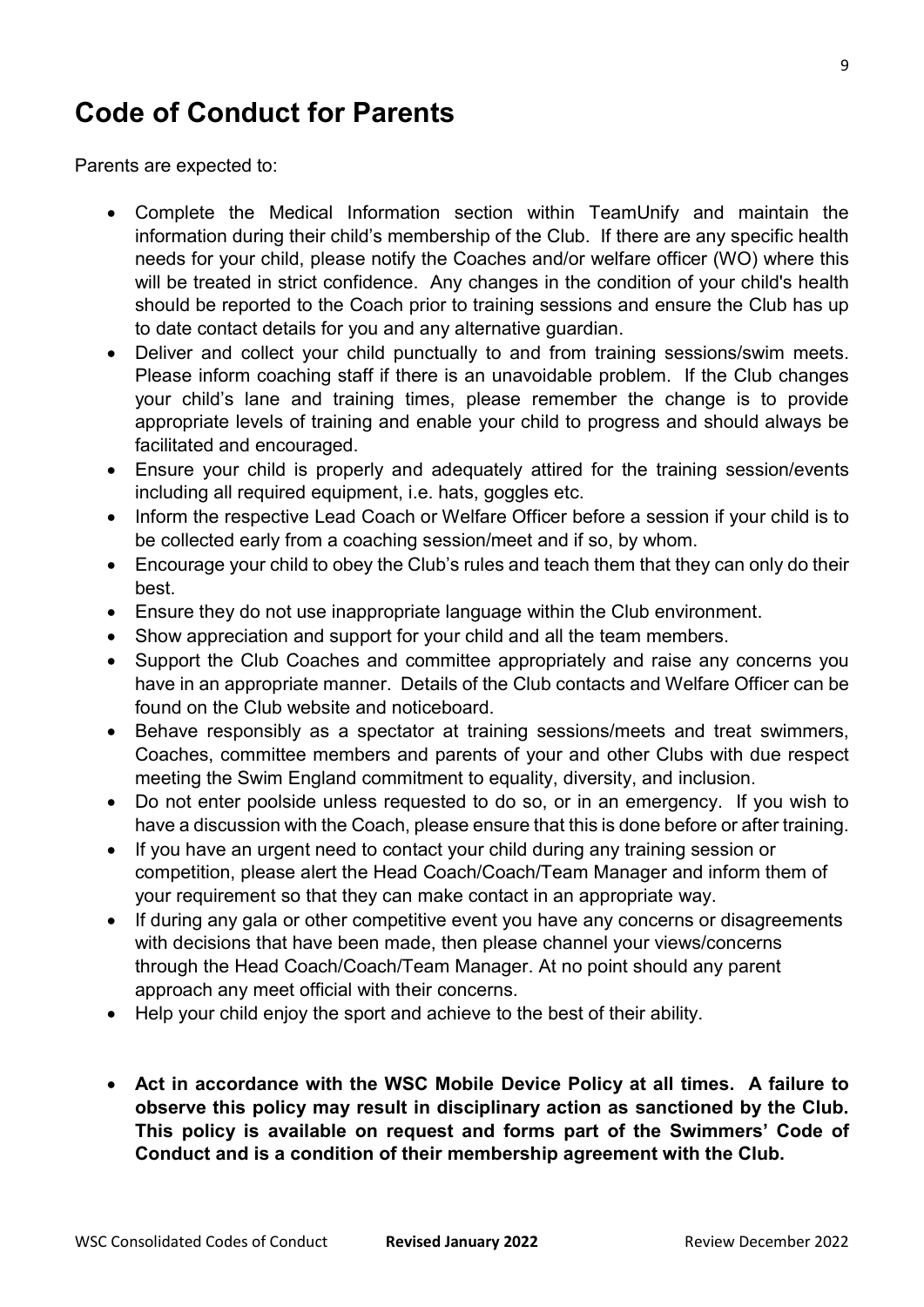The Club will undertake to:

- Inform you at once if your child is ill and ensure their wellbeing until you are able to collect him/her.
- Ensure child protection guidelines are followed at all times to keep your child safe.
- Ensure all activities are properly supervised/taught/coached and consent is obtained for any activity outside of that previously agreed.

The parent has a right to:

- Make a complaint to the Club if they feel the Club or a member of the Club is not acting appropriate to Swim England/Club laws and rules. Details of how to do this can be obtained from the Club Welfare Officer.
- Make a complaint on behalf of their child to Swim England.

Any misdemeanours or breaches of this code of conduct will be dealt with by the Club committee utilising the same format and procedures explained in the swimmer's code of conduct under the guidance of the Swim England regulations.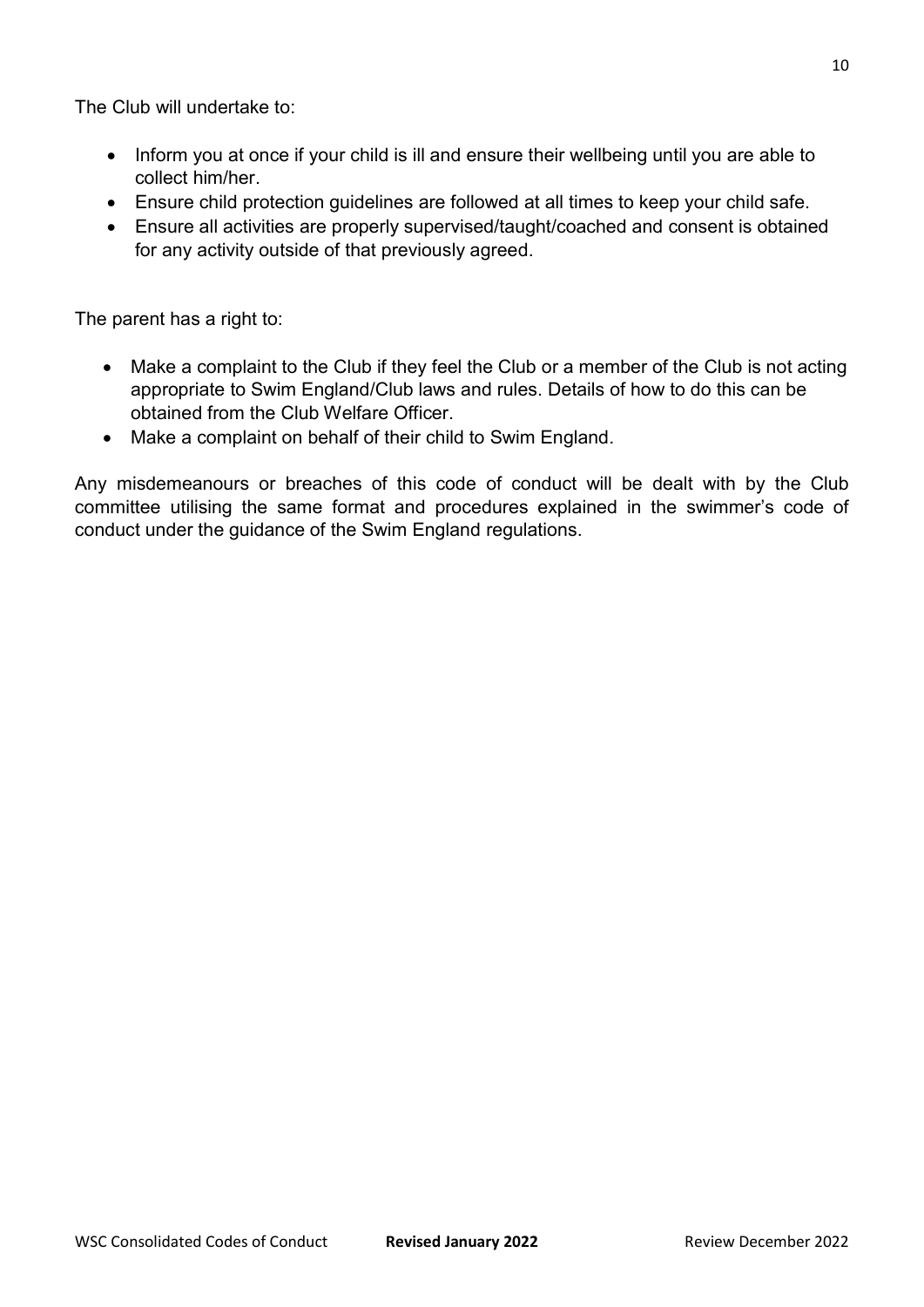# Code of Conduct for Volunteers, Officials, and Committee Members

Any Volunteers, Officials, and Committee Members who work directly with children in the Swimming Club agree to:

- At all times adhere to the Swim England Code of Ethics, Rules and Laws.
- At all times adhere to the Swim England Child Safeguarding Policy and Procedures.
- Adhere fully to the role and job description as outlined by the Club and never use that role to gain favour for yourself or any individual swimmer.
- Consistently display high standards of behaviour and appearance.
- Treat all swimmers with respect and dignity, value their worth and treat everyone equally recognising their needs and ability within the context of the sport.
- Encourage and guide swimmers to accept responsibility for their own behaviour and performance.
- Continue to seek and maintain your own development in line with your role and complete a Safeguarding Children in Sport course, if appropriate to your role.
- Meet Swim England's commitment to Equality, Diversity, and Inclusion.
- Treat all information of a personal nature about individual swimmers as confidential, except in circumstances where to do so will allow the child to be placed at risk of harm or continue to be at risk of harm.
- Encourage all swimmers to obey the spirit of the rules and laws both in and out of the pool.
- Never encourage or condone swimmers, volunteers, officials, or parents to violate the rules of the Club or the sports and report any violations appropriately.
- Observe the authority and the decision of the officials and only question those decisions in the appropriate manner.
- Treat all competitors and other club teams with respect, whether that is in victory or defeat and encourage all team members and fellow Club members to do the same.
- Refer all concerns of a child safeguarding nature in line with the Club/Swim England safeguarding children policy.
- Act in accordance with the WSC Mobile Device Policy at all times. A failure to observe this policy may result in disciplinary action as sanctioned by the Club. This policy is available on request and forms part of the Swimmers' Code of Conduct and is a condition of their membership agreement with the Club.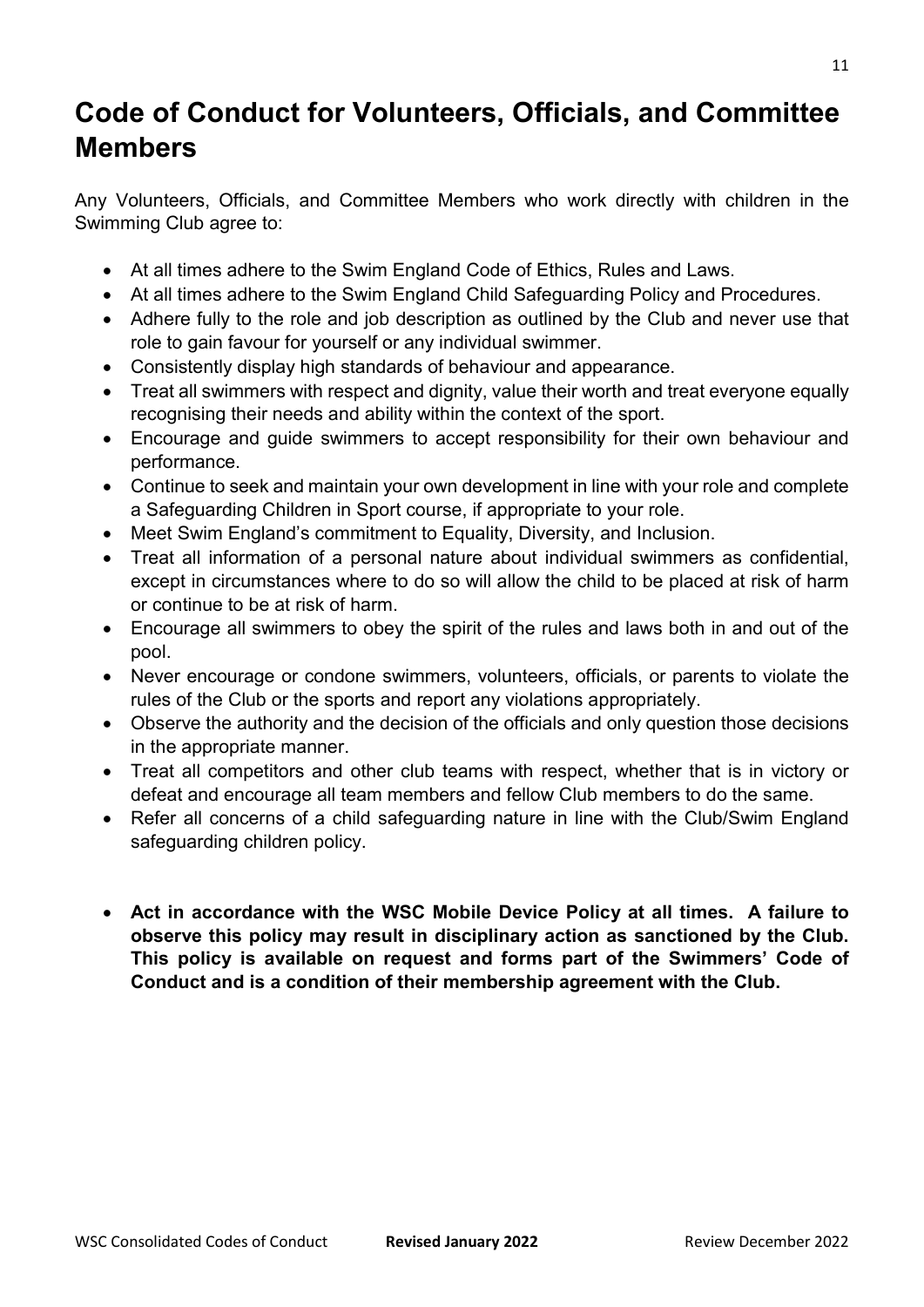### Equality, Diversity, and Inclusion

- 1. Swim England and British Swimming have committed themselves to tackling forms of discrimination and to strive to become inclusive of all those who want to participate in swimming (as competitors, officials, Coaches, and administrators) irrespective of their race, gender, disability, age, sexual orientation and faith and ability.
- 2. This code of conduct includes Swim England's commitment to address equality, diversity, and inclusion in swimming. To this end the Association will not tolerate:
	- a) Discrimination on the grounds set out in 1 above.
	- b) Harassment.
	- c) Bullying.
	- d) Abusive or insensitive language.
	- e) Inappropriate behaviour detrimental to any individuals or groups of individuals.
- 3. Swim England and British Swimming are governed by UK law and will seek to ensure that its participants are committed to addressing its responsibilities under the Sex Discrimination Act 1975, Race Relations Act 1976, Race Relations (Amendment) Act 2000, Equal Pay Act 1970, Disability Discrimination Act 1995, Human Rights Act 1998, Disability Discrimination Act (Amendment) 2005, Equality Act 2006.
- 4. Committees, officials, and volunteers in all aquatic disciplines must address this responsibility to support equality, diversity and inclusion in our sport.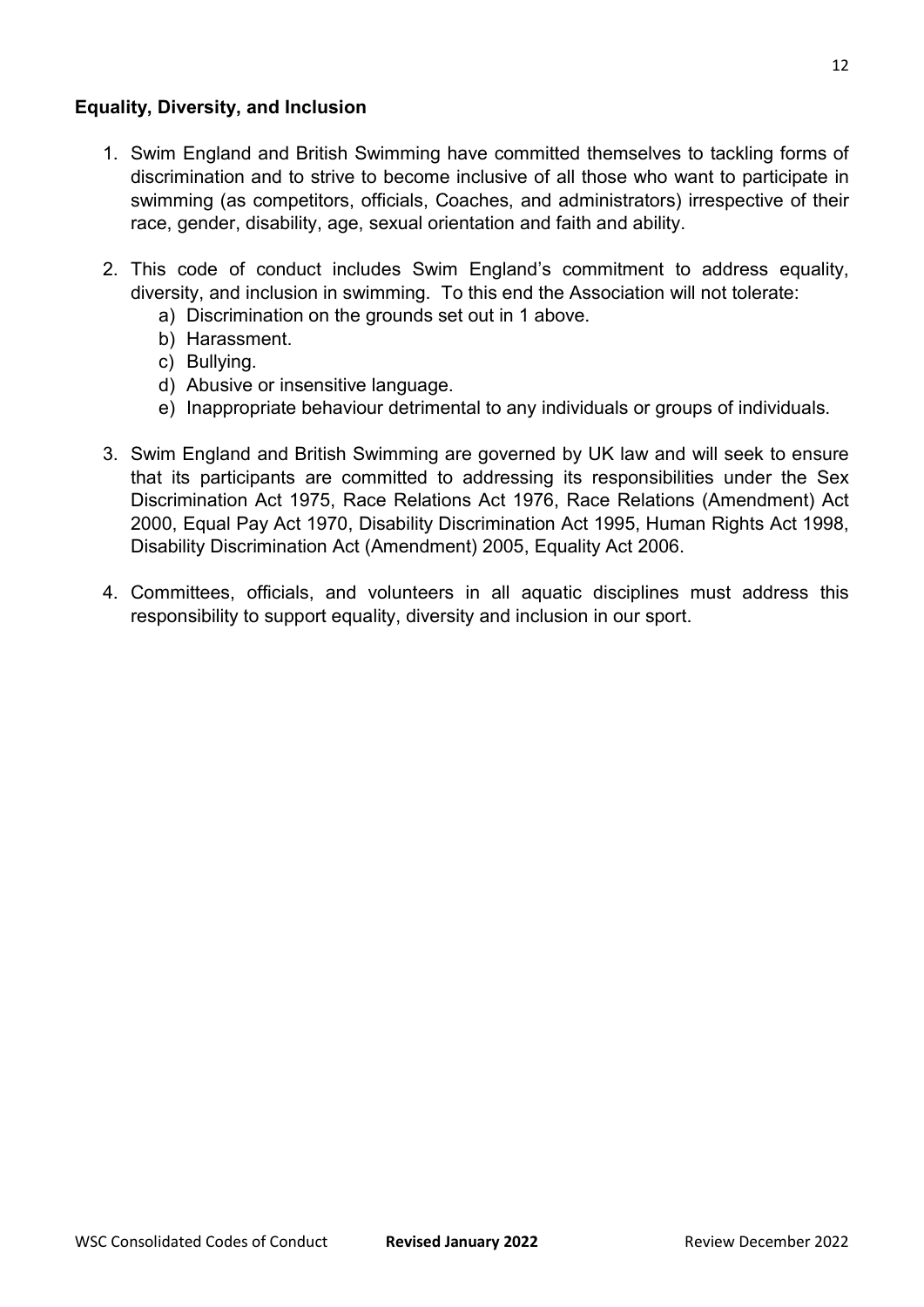# Code of Conduct for Coaches

The aim of WSC is to promote competitive swimming with a friendly open approach. The Club is committed to treat everyone equally within the context of their activity, regardless of sex, ethnic origin, religion, disability, or political persuasion. WSC believes that the welfare of children is everyone's responsibility and that all children and young people have a right to have fun, be safe and protected from harm.

As a Club affiliated to Swim England, we are expected to conduct our activities within the rules of the Association. These rules include the Code of Ethics, Code of Conduct and Equality Policy.

This Code is an extension of the Swim England Code of Ethics. Both should be followed.

### The Teacher/Coach must:

- Always place the well-being, health and safety of swimmers above all other consideration including developing performance.
- At all times adhere to the Swim England Code of Ethics, Rules and Laws.
- At all times adhere to the Swim England Child Safeguarding Policy and Procedures.
- Consistently display high standards of behaviour and appearance.
- Treat all swimmers with respect and dignity, value their worth and treat everyone equally, recognising their needs and abilities within the context of their sport.
- Develop an appropriate working relationship with swimmers based on mutual trust and respect.
- Meet the Swim England commitment to equality, diversity, and inclusion.
- Always ensure that all teaching, coaching, and competition programmes are appropriate for the age, ability and experience of the individual swimmer.
- Always identify and meet the needs of the individual swimmer as well the needs of the team/squad.
- Be fair and equal in team and training squad selection.
- Never exert undue influence to obtain personal benefit or reward. In particular, Coaches must not use their position to establish or pursue a sexual or improper relationship with an athlete or someone close to them.
- Encourage and guide swimmers to accept responsibility for their own behaviour and performance.
- Continue to seek and maintain their own professional development in all areas in relation to coaching and teaching children.
- Treat all information of a personal nature about individual swimmers as confidential, except in circumstances where to do so will allow the child to be placed at risk of harm or continue to be at risk of harm.
- Encourage all swimmers to obey the spirit of the rules and laws both in and out of the pool.
- Co-operate fully with other specialists (e.g. other Coaches, officials, sport scientists, doctors, and physiotherapists) in the best interests of the swimmer.
- Never encourage or condone swimmers, volunteers, officials, or parents to violate the rules of the Club or the sport and report any violations appropriately.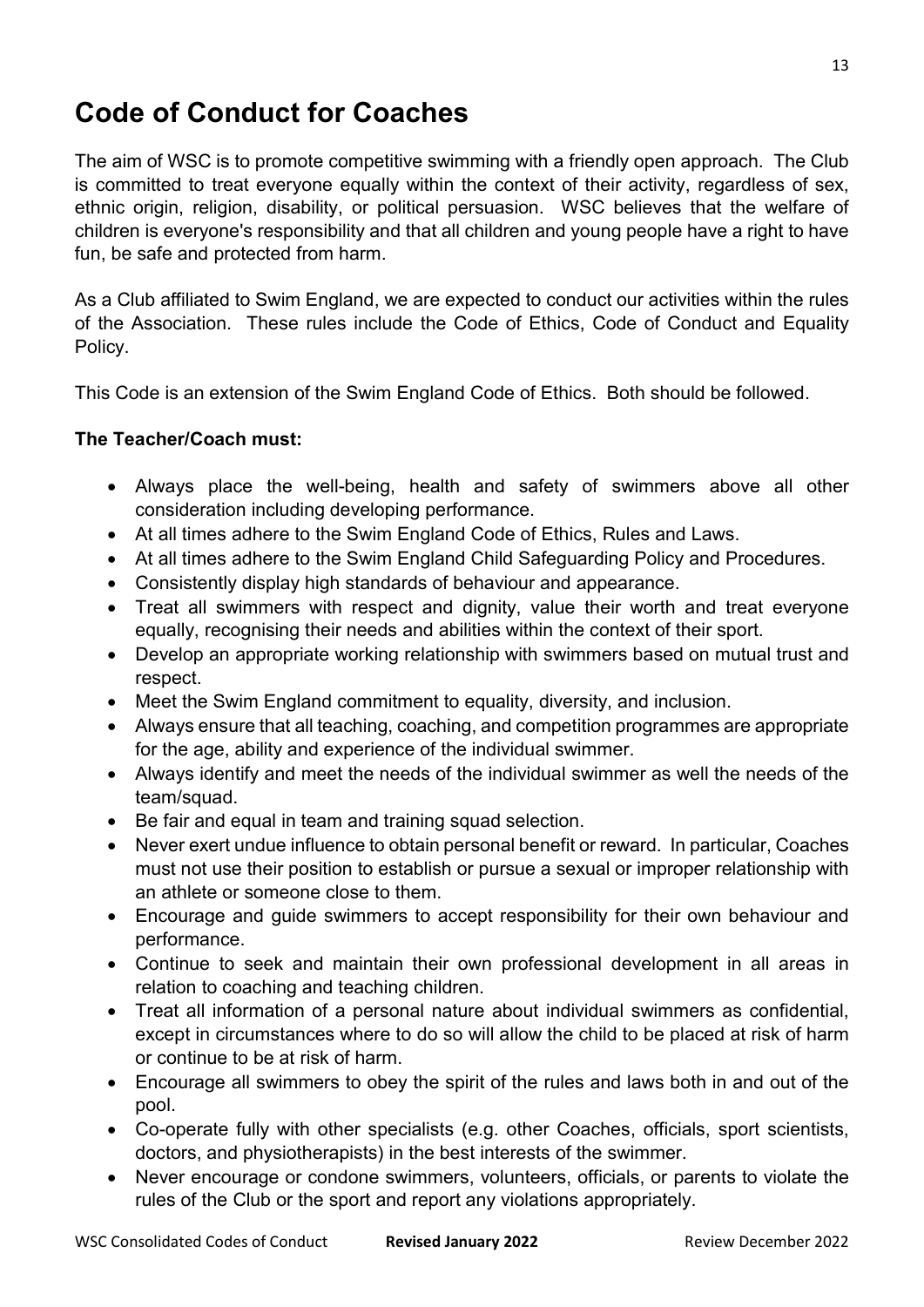- Observe the authority and the decision of the officials and only question those decisions in the appropriate manner.
- Treat all competitors and other club teams with respect, whether that is in victory or defeat and encourage all team members and fellow Club members to do the same.
- Refer all concerns of a child safeguarding nature in line with the Club/Swim England safeguarding children's policy.
- Act in accordance with the WSC Mobile Device Policy. However, it is acknowledged that Coaches need to be contactable whilst at Open Meets and other such galas, and may also need to access meet information, results etc whilst attending these competitive events. Therefore, appropriate use of a mobile device is acceptable for Coaches unless the local centre policy dictates otherwise. A failure to observe this policy may result in disciplinary action as sanctioned by the Club. This policy is available on request and forms part of the Swimmers' Code of Conduct and is a condition of their membership agreement with the Club.

#### Equality, Diversity, and Inclusion

- 1. Swim England and British Swimming have committed themselves to tackling forms of discrimination and to strive to become inclusive of all those who want to participate in swimming (as competitors, officials, Coaches, and administrators) irrespective of their race, gender, disability, age, sexual orientation and faith and ability.
- 2. This code of conduct includes Swim England's commitment to address equality, diversity and inclusion in swimming. To this end the Association will not tolerate:
	- a) Discrimination on the grounds set out in 1 above.
	- b) Harassment.
	- c) Bullying.
	- d) Abusive or insensitive language.
	- e) Inappropriate behaviour detrimental to any individuals or groups of individuals.
- 3. Swim England and British Swimming are governed by UK law and will seek to ensure that its participants are committed to addressing its responsibilities under the sex discrimination Act 1975, Race Relations Act 1976, Race Relations (Amendment) Act 2000, Equal Pay Act 1970, Disability Discrimination Act 1995, Human Rights Act 1998, Disability Discrimination Act (Amendment) 2005, Equality Act 2006.
- 4. Committees, Officials and Volunteers in all aquatic disciplines must address this responsibility to support equality, diversity, and inclusion in our sport.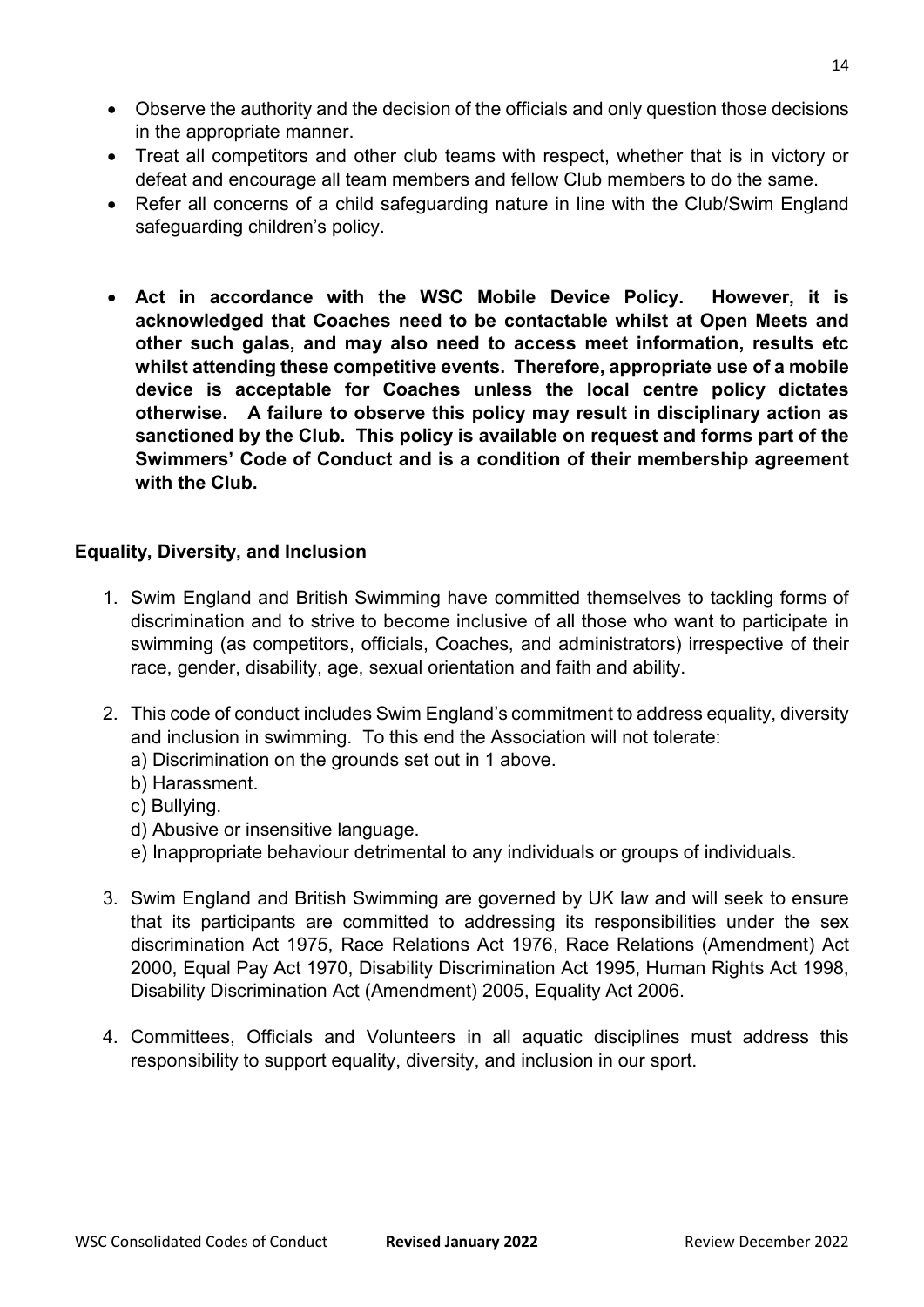### Mobile Device Policy

(Mobile Devices include Mobile Phones, Tablets and Other Image Capturing Equipment)

Many Leisure Centres and Swimming Pools across the country now have policies in place which strictly prohibit the use of mobile devices including phones, tablets and other image capturing equipment both within the spectator areas and on poolside.

Furthermore, Staffordshire Amateur Swimming Association endorses this approach to promote safeguarding for all swimmers and requests that its member Clubs are responsible for monitoring compliance.

As a Club affiliated to the Staffordshire ASA, we are committed to conducting our activities within the rules and expectations of the Association.

### Club Policy

It is recognised that smartphones and tablets contain a wide variety of functionality which can be susceptible to misuse.

Misuse includes but is not restricted to the following.

- taking of and distribution of indecent images
- exploitation
- bullying

Misuse of smartphones and tablets can cause distress to individuals, impact on self-confidence and mental well-being, as well as affecting privacy and rights to confidentiality. Such concerns are not exclusive to children and young people.

It can be difficult to detect when smartphones and tablets are being used, particularly in relation to some of the additional functionality.

Due to the reasons outlined above, we have decided to introduce "mobile free areas" within the Club environment.

We request that **NO MOBILE DEVICES** are to be used on poolside during the following times,

- at Club Training Sessions
- at Open Meets, Club Galas or Regional/National Events
- at League Events and Galas e.g. Staffs League, Arena League & Diddy League etc.

EXCEPT in the following specific circumstances and where permitted by Leisure Centre policy.

- For recording attendance via TeamUnify's OnDeck mobile app by an approved member of the Coaching Team or any other approved Club official.
- In an emergency where parents/guardians/medical assistance must be contacted due to illness, injury, or any other such emergency by an approved member of the Coaching Team or any other approved Club official.